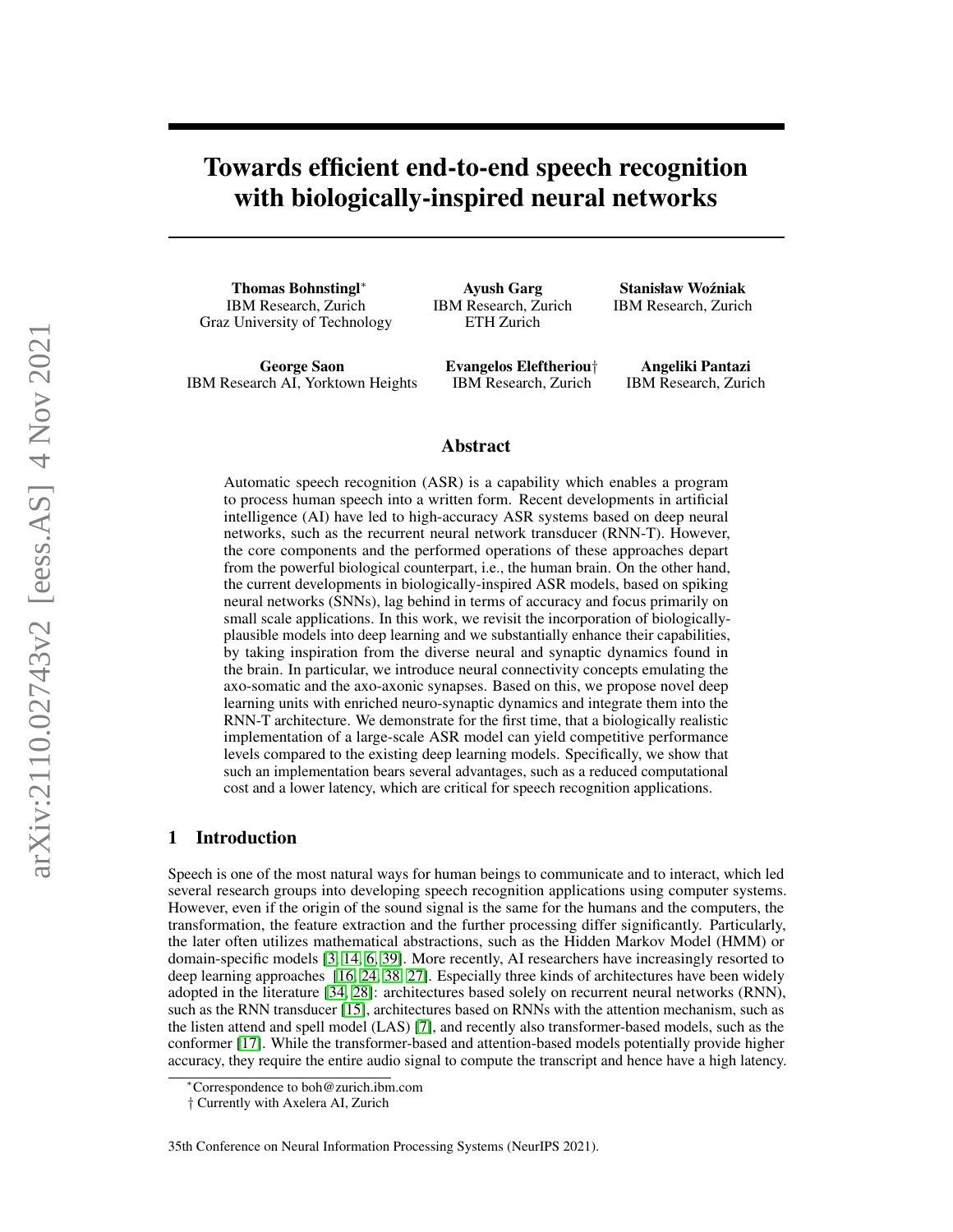In contrast, the RNN-T architecture can produce a transcript while receiving the audio signal and thus exhibits a lower latency, allows for real-time transcription and is even commercially deployed, for example in mobile devices [\[19\]](#page-10-3). Recently, researchers have also tried to merge the RNN-T and the LAS model in order to leverage the benefits of both [\[29,](#page-10-4) [21,](#page-10-5) [22\]](#page-10-6).

Despite their great successes, all the aforementioned models take inspiration from biology only remotely and depart considerably from the human speech recognition system. Researchers working on biologically plausible spiking neural networks (SNNs), have used the leaky integrate-and-fire (LIF) neurons for speech recognition [\[9,](#page-9-7) [37,](#page-11-3) [10\]](#page-9-8). However, there are several limitations of these works. For example, many of them use simpler network architectures compared to the ones from the ML domain. Moreover, often only parts of the network architecture employ biologically-inspired units and the learning algorithms used are inferior to error-backpropagation [\[18,](#page-9-9) [31\]](#page-10-7). Thus, the performance of those approaches lags behind their ML-based counterparts in terms of accuracy.

In this paper, we address these limitations by proposing an RNN-T architecture that incorporates biologically-inspired neural units. Specifically, we leverage the diverse neuron and synapse types observed in the brain and propose novel extensions of the LIF model with much richer dynamics. We build upon the spiking neural units (SNUs) [\[36\]](#page-11-4), which allows us to leverage the advanced training capabilities from the ML domain [\[25,](#page-10-8) [26\]](#page-10-9) that are essential for speech recognition [\[30\]](#page-10-10). We demonstrate that a state-of-the-art network incorporating biologically-inspired units can yield competitive performance levels in a large-scale speech recognition application, while significantly reducing the computational cost as well as the latency. In particular, our key contributions are:

- a novel neural connectivity concept emulating the axo-somatic synapses that enhances the threshold adaptation in biologically-inspired neurons,
- a novel neural connectivity concept emulating the axo-axonic synapses that modulates the output of biologically-inspired neurons,
- a biologically-inspired RNN-T architecture with significantly reduced computational cost and increased throughput, which still provides a competitive performance to the LSTMbased architecture.

### <span id="page-1-0"></span>2 Biologically-inspired models for deep learning

Typically, architectures of biologically-inspired neurons consider only axo-dendritic synapses, in which the output from the pre-synaptic neuron travelling down the axon is modulated by the synaptic weight and arrives at the post-synaptic dendrite. However, neural networks in the brain exhibit a much more complex connectivity structure [\[20,](#page-10-11) [4\]](#page-9-10). In this work, we leverage this diversity and investigate two additional types of synapses, namely the axo-somatic and the axo-axonic synapses, and propose novel biologically-inspired models with richer dynamics. Figure [1a](#page-2-0) shows an illustration of such neuron models and their connectivity via the various types of synapses.

The simplest biologically-inspired model is based on the LIF dynamics which employs axo-dendritic synapses only, see dark blue color in Figure [1a](#page-2-0). It can be abstracted into the form of a recurrent unit using the SNU framework [\[35\]](#page-11-5). Figure [1b](#page-2-0) shows the basic configuration of the SNU. A layer of  $n$ SNUs receiving  $m$  inputs is governed by the following equations:

$$
s^{t} = g(\mathbf{W}x^{t} + \mathbf{H}y^{t-1} + d \cdot s^{t-1} \odot (\mathbb{1} - y^{t-1})),
$$
\n(1)

$$
y^t = \mathbf{h}(s^t + \mathbf{b}),\tag{2}
$$

where  $x^t \in \mathbb{R}^m$  represents the inputs at time step  $t, s^t \in \mathbb{R}^n$  represents the membrane potentials, the hidden states, ,  $y^t \in \mathbb{R}^n$  represents the outputs,  $d \in \mathbb{R}$  represents the constant decay of the membrane potential,  $\mathbf{b} \in \mathbb{R}^n$  represents the trainable firing threshold,  $\mathbf{W} \in \mathbb{R}^{n \times m}$  and  $\mathbf{H} \in \mathbb{R}^{n \times n}$ denote the trainable input and the recurrent weight matrices. Note that although the SNU shares similarities with an RNN, e.g., the term  $\mathbf{W}x^{t}+\bar{\mathbf{H}}y^{t-1}$  and the activation function  $\mathbf{h}$ , it has a richer dynamics, including a state decay and an internal state reset mechanism, i.e.,  $d \cdot s^{t-1} \odot (1 - y^{t-1})$ . As described in [\[36\]](#page-11-4), the SNU can operate in principle in two different modes, one in which it yields continuous outputs (called sSNU), i.e.  $h = \sigma$ , where  $\sigma$  denotes the sigmoid function, and one in which it emits discrete spikes, i.e.  $h = \Theta$ , where  $\Theta$  indicates the Heaviside function. In this work, we focus on the dynamics of the neuronal models, in particular on the different synapse types, and thus mainly consider the sSNU variants.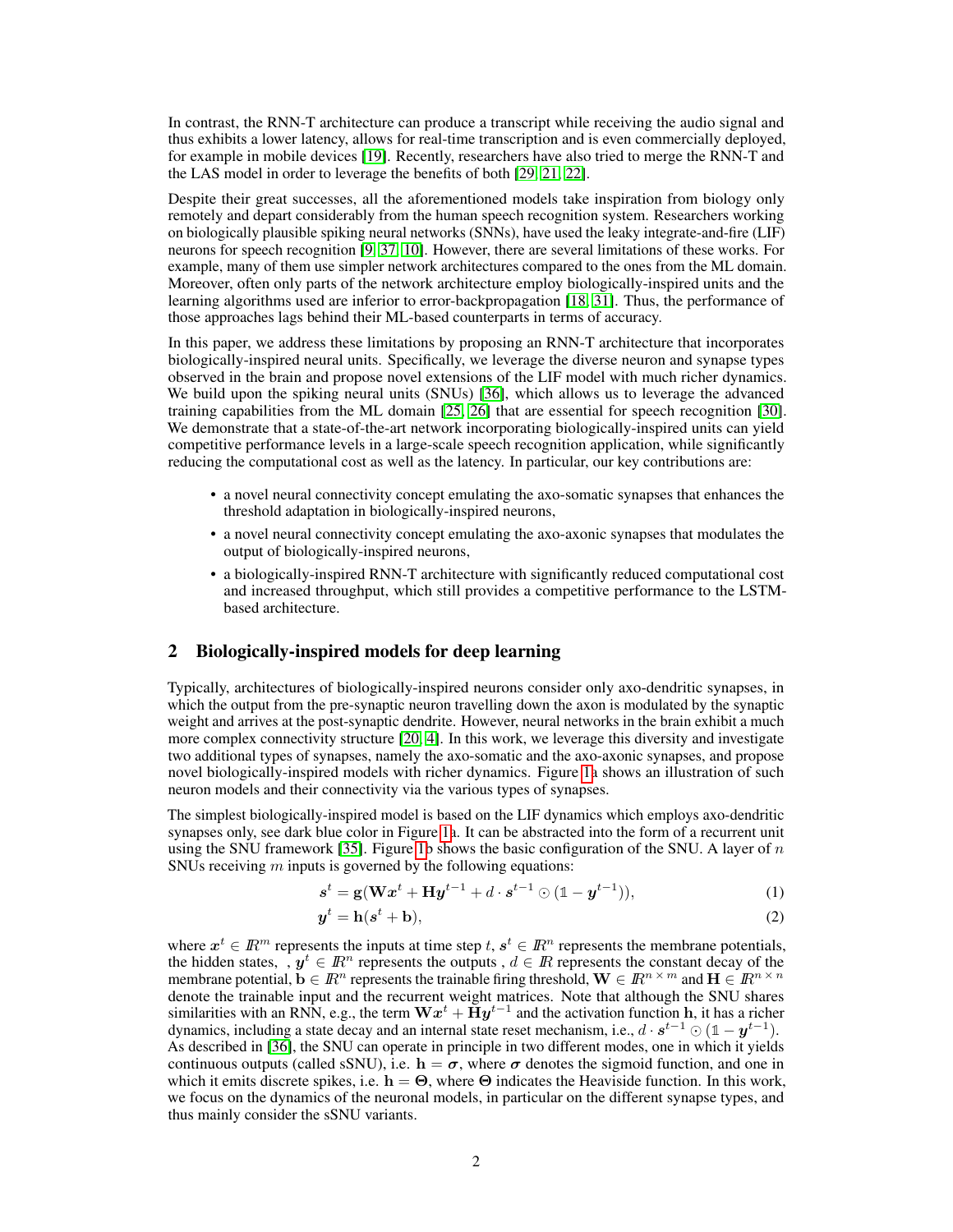

<span id="page-2-0"></span>Figure 1: Illustration of different biological synapse and neuron types and their realization in simulations. a A neural network example composed of three neuron and three synapse types along with recordings of membrane potentials from the Human Brain Atlas [\[13\]](#page-9-11). **b** Visualization of SNU modelling the LIF dynamics using solely axo-dendritic synapses. c Visualization of the SNU-a modelling the adaptive threshold behavior using axo-somatic synapses, illustrated with yellow color in a. d Visualization of the SNU-o using axo-axonic synapses, illustrated in orange in a.

One well-known property of neurons in the human brain is that they can adapt their firing threshold across a wide variety of timescales [\[13,](#page-9-11) [5,](#page-9-12) [35\]](#page-11-5). In biology, there are complex mechanisms influencing the firing threshold. In particular, it can be increased or decreased following the neuron's own dynamics, but also based on the activity of the other neurons [\[12,](#page-9-13) [23\]](#page-10-12). We propose a novel adaptive SNU (SNU-a) that enhances the threshold adaptivity dynamics by emulating the axo-somatic synapses, indicated with yellow color in Figure [1a](#page-2-0). A layer of  $n$  SNU-a units is governed by

$$
s^{t} = g(Wx^{t} + Hy^{t-1} + d \cdot s^{t-1} \odot (1 - y^{t-1})),
$$
\n(3)

$$
\boldsymbol{b}^{t} = \boldsymbol{\rho} \odot \boldsymbol{b}^{t-1} + (1 - \boldsymbol{\rho}) \odot (\mathbf{W}_{a} \boldsymbol{x}^{t} + \mathbf{H}_{a} \boldsymbol{y}^{t-1}), \qquad (4)
$$

$$
\mathbf{y}^t = \mathbf{h}(\mathbf{s}^t + \beta \mathbf{b}^t + \mathbf{b}_0),\tag{5}
$$

where  $b_0 \in \mathbb{R}^n$  represents the trainable baseline threshold,  $\beta \in \mathbb{R}$  represents a constant scaling factor,  $\mathbf{b}^t \in \mathbb{R}^n$  represents the state of the threshold at time  $t, \rho \in \mathbb{R}^n$  represents the constant decay of the threshold,  $\mathbf{W}_a \in \mathbb{R}^{n \times m}$  and  $\mathbf{H}_a \in \mathbb{R}^{n \times n}$  denote the trainable input and recurrent weight matrices influencing the threshold via axo-somatic synapses. Figure [1c](#page-2-0) shows an illustration of the SNU-a and the lower right part of Figure [1a](#page-2-0) shows an example of the membrane potential evolution.

Another type of neural connectivity in the human brain is via axo-axonic synapses, indicated with orange color in Figure [1a](#page-2-0). These synapses mediate the release of neurotransmitters from the presynaptic to the post-synaptic neuron. Interneurons (INs), e.g. Chandelier INs, that connect via axoaxonic synapses are found in the brain and often act as inhibitors for the post-synaptic neuron [\[33,](#page-10-13) [11\]](#page-9-14). However, it has also been found that such neurons may be excitatory as well [\[11\]](#page-9-14). We incorporate the axo-axonic synapses into the SNU framework and propose SNU-o units, with the following equations

$$
\mathbf{s}^{t} = \mathbf{g}(\mathbf{W}\mathbf{x}^{t} + \mathbf{H}\mathbf{y}^{t-1} + d \cdot \mathbf{s}^{t-1} \odot (\mathbb{1} - \tilde{\mathbf{y}}^{t-1})),
$$
\n(6)

$$
\tilde{\boldsymbol{y}}^t = \mathbf{h}(\boldsymbol{s}^t + \boldsymbol{b}^t),\tag{7}
$$

<span id="page-2-1"></span>
$$
\boldsymbol{y}^{t} = \tilde{\boldsymbol{y}}^{t} \odot \mathbf{o} \left( \mathbf{W}_{o} \boldsymbol{x}^{t} + \mathbf{H}_{o} \boldsymbol{y}^{t-1} + \boldsymbol{b}_{o}^{t} \right)
$$
\n
$$
\tag{8}
$$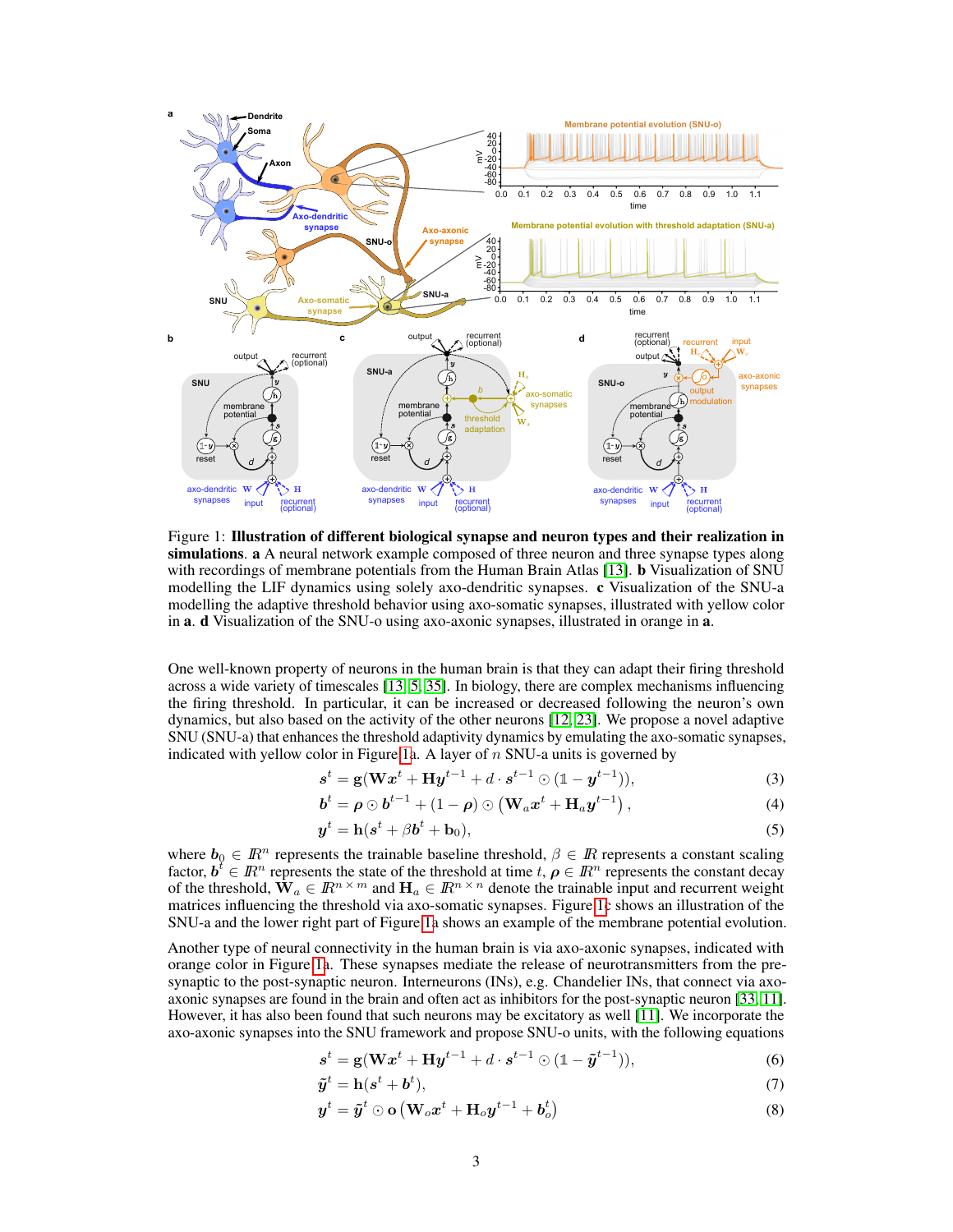where  $\tilde{y}^t$  represents the unmodulated output of the neuron driving the neural reset,  $y^t$  represents the modulated output of the neuron propagating to other connected neurons. The trainable parameters  $\mathbf{W}_o \in \mathbb{R}^{n \times m}$  and  $\mathbf{H}_o \in \mathbb{R}^{n \times n}$  denote the input and recurrent weight matrices and  $\mathbf{b}_o^t \in \mathbb{R}^n$ denotes the trainable bias term that all three modulate the neuronal output via axo-axonic connections. Note that in our simulations we use the sigmoid function as the activation for the output modulation in Equation [8,](#page-2-1) i.e.,  $\mathbf{o} = \boldsymbol{\sigma}$ , to mimic the inhibitory character of these synapses. However, by using a different activation function o, the outputs can also be modulated in an excitatory manner. Figure [1d](#page-2-0) shows an illustration of the SNU-o with the output modulation and the upper right part of Figure [1a](#page-2-0) shows the connectivity motif along with an example of the membrane potential evolution.

As these novel units provide different dynamics than those of the predominantly used LSTM units, we include a more detailed comparison of their dynamics in the supplementary material 1. Note that although the subsequently presented models use only a single type of synapses per neuron, multiple synapse types can be combined, resulting in further enriched neural dynamics.

### 3 RNN-T with biologically-inspired dynamics

The network architecture of RNN-T, illustrated in Figure [2,](#page-3-0) consists of two main subnetworks, the encoding network and the prediction network, whose outputs are combined to ultimately form the speech transcript. More details of the network architecture are presented in supplementary material 2.

In this work, we redesign the RNN-T architecture, using the novel units introduced in Section [2.](#page-1-0) In order to do so, we follow a three-step approach. First, the units are introduced into the prediction network, replacing the LSTMs, while the encoding network remains composed of LSTM units. In a second step, we incorporate the sSNU variants into the encoding network only, i.e., the prediction network remains composed of LSTMs. Finally, the sSNU variants are integrated into both network parts and thus the full RNN-T architecture is composed of sSNU units. The encoding network carries out a different task than the prediction network and hence different units might be better suited. Note that a composition of diverse units and synapse types is also observed in the brain.

Speech recognition requires a large amount of compute resources. Thus, reducing the computational cost is of paramount importance. Our proposed units not only reflect the biological inspirations, but



<span id="page-3-0"></span>Figure 2: Illustration of the RNN transducer architecture. An input vector  $x^t$ , containing MFCC features of a speech signal, is processed by the encoding network, here represented with sSNU-o units. The prediction network, corresponding to a language model, here represented with sSNU-a units, enhances the predictions based on the past output sequence of the RNN-T, i.e.  $y^{u-1}$ . The joint network forms the final predictions based on the outputs from both subnetworks.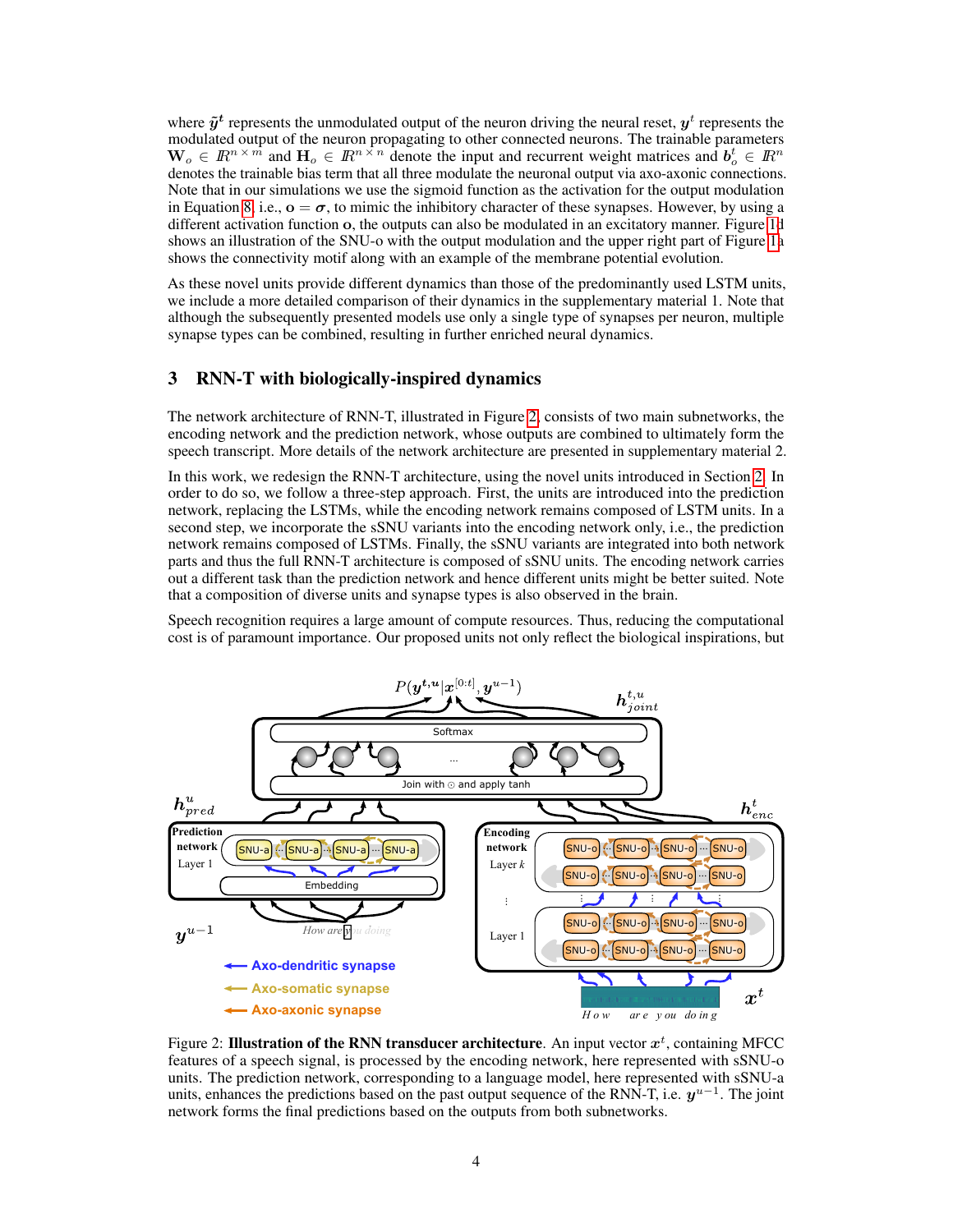|                          |                                     |                | Axo-      | Axo-    | Axo-            |
|--------------------------|-------------------------------------|----------------|-----------|---------|-----------------|
| <b>RNN</b> Suffix        | Comment                             | Thr.           | dendritic | somatic | axonic          |
| sSNU                     | Feedforward                         | b              | W         |         |                 |
| $\text{sSNU } R$         | Recurrent                           | b              | W.H       |         |                 |
| sSNU-a                   | Adaptive thr. feedforward           | $b_0$          | W         |         |                 |
| sSNU-a $R$               | Adaptive thr. recurrent             | $b_0$          | W.H       |         |                 |
| sSNU-a Ra                | Adaptive thr. axo-somatic recurrent | $\mathbf{b}_0$ | W.H       | $H_a$   |                 |
| sSNU-o                   | Output modulating feedforward       | b              | W         |         | $W_o, b_o$      |
| $\text{sSNU-}\text{o} R$ | Output modulating recurrent         | b              | W.H       |         | $W_o, H_o, b_o$ |

<span id="page-4-0"></span>Table 1: RNN acronyms used in the result tables and details on the trainable parameters.

additionally are simpler in terms of the number of gates and parameters than LSTMs. Hence, they provide the potential to drastically reduce the computational cost and the transcription time.

### 4 Experiments and results

The simulations were performed using the Switchboard speech corpus comprising roughly 300 hours of English telephone conversations. In order to be comparable to the state-of-the-art literature, we closely followed the preprocessing, the evaluation, as well as the network architecture setup presented in [\[30\]](#page-10-10). An LSTM-based version of this RNN-T architecture achieves a word error rate (WER) of 12.7 %, which we consider as our baseline. We investigated various configurations of the sSNU variants, listed with their abbreviations and trainable parameters in Table [1.](#page-4-0) In addition, supplementary material 3 provides details about the dataset and its preprocessing, as well as hyperparameter settings.

Comparison of the word error rate. The first part of Table [2](#page-4-1) summarizes the results of the RNN-T architecture, where the sSNU variants were integrated into the prediction network. Several configurations, e.g., sSNU *R* (12.4% WER), sSNU-a *R* (12.0% WER) and sSNU-o *R* (12.4% WER), outperform the LSTM-based variant. In a second step, we evaluated the performance of the encoding network composed of sSNU-a and sSNU-o units. The best performance is achieved with sSNU-o *R* with 14.7% WER compared to 12.7% WER of the LSTM baseline. Finally, the sSNU units are integrated into both subnetworks so that the RNN-T is solely based on sSNUs, see the last part of Table [2.](#page-4-1) Consistent with the prior two cases, the RNN-T architecture achieved competitive performance with 16.0% WER and 14.9% WER.

Evaluation of the inference time. The inference time is a critical metric for speech recognition that depends on the model architecture and the efficiency of the neural units. In our case, this efficiency is largely dominated by the number of multiplications, including vector-matrix and scalar multiplications, and the number of activations that the units require to compute. Thus, we accumulated the total

| Enc. RNN                 | Pred. RNN   | WER $(\%)$ | # Param. | $(\%)$   | $\overline{\text{H}}$ Multipl. | $\left( \% \right)$ | $t_{inf}(s)$ | $\overline{(\%)}$ |
|--------------------------|-------------|------------|----------|----------|--------------------------------|---------------------|--------------|-------------------|
|                          | <b>LSTM</b> | 12.7       | 2.39M    | 100      | 2.39M                          | 100                 | 2.78         | 100               |
|                          | <b>sSNU</b> | 15.1       | 8.45k    | $\leq 1$ | 9.2k                           | < 1                 | 2.71         | 97                |
|                          | sSNUR       | 12.4       | 0.60M    | 25       | 0.60M                          | 25                  | 2.76         | 99                |
| <b>LSTM</b>              | sSNU-a      | 12.1       | 8.45k    | $\leq 1$ | 11.52k                         | < 1                 | 2.73         | 98                |
|                          | sSNU-a $R$  | 12.0       | 0.60M    | 25       | 0.60M                          | 25                  | 2.78         | 100               |
|                          | sSNU-o      | 12.6       | 16.90k   | $\leq 1$ | 17.66k                         | $<$ 1               | 2.75         | 98                |
|                          | $sSNU-o R$  | 12.4       | 1.20M    | 50       | 1.20M                          | 50                  | 2.76         | 99                |
| <b>LSTM</b>              |             | 12.7       | 54.20M   | 100      | 54.20M                         | 100                 | 2.78         | 100               |
| sSNU-a Ra                | <b>LSTM</b> | 25.2       | 18.47M   | 34       | 18.50M                         | 34                  | 1.23         | 44                |
| sSNU-o                   |             | 23.2       | 17.27M   | 32       | 17.28M                         | 32                  | 1.22         | 44                |
| $sSNU-o R$               |             | 14.7       | 27.10M   | 50       | 27.11M                         | 50                  | 1.76         | 63                |
| <b>LSTM</b>              | <b>LSTM</b> | 12.7       | 56.59M   | 100      | 56.58M                         | 100                 | 2.78         | 100               |
| $\text{sSNU-}\,\alpha R$ | $sSNU-a R$  | 16.0       | 27.70M   | 49       | 27.71M                         | 49                  | 1.64         | 59                |
| $sSNU-o R$               | $sSNU-o R$  | 14.9       | 28.30M   | 50       | 28.30M                         | 50                  | 1.66         | 60                |

<span id="page-4-1"></span>Table 2: Performance comparison of the RNN-T network for different configurations of the prediction and the encoding network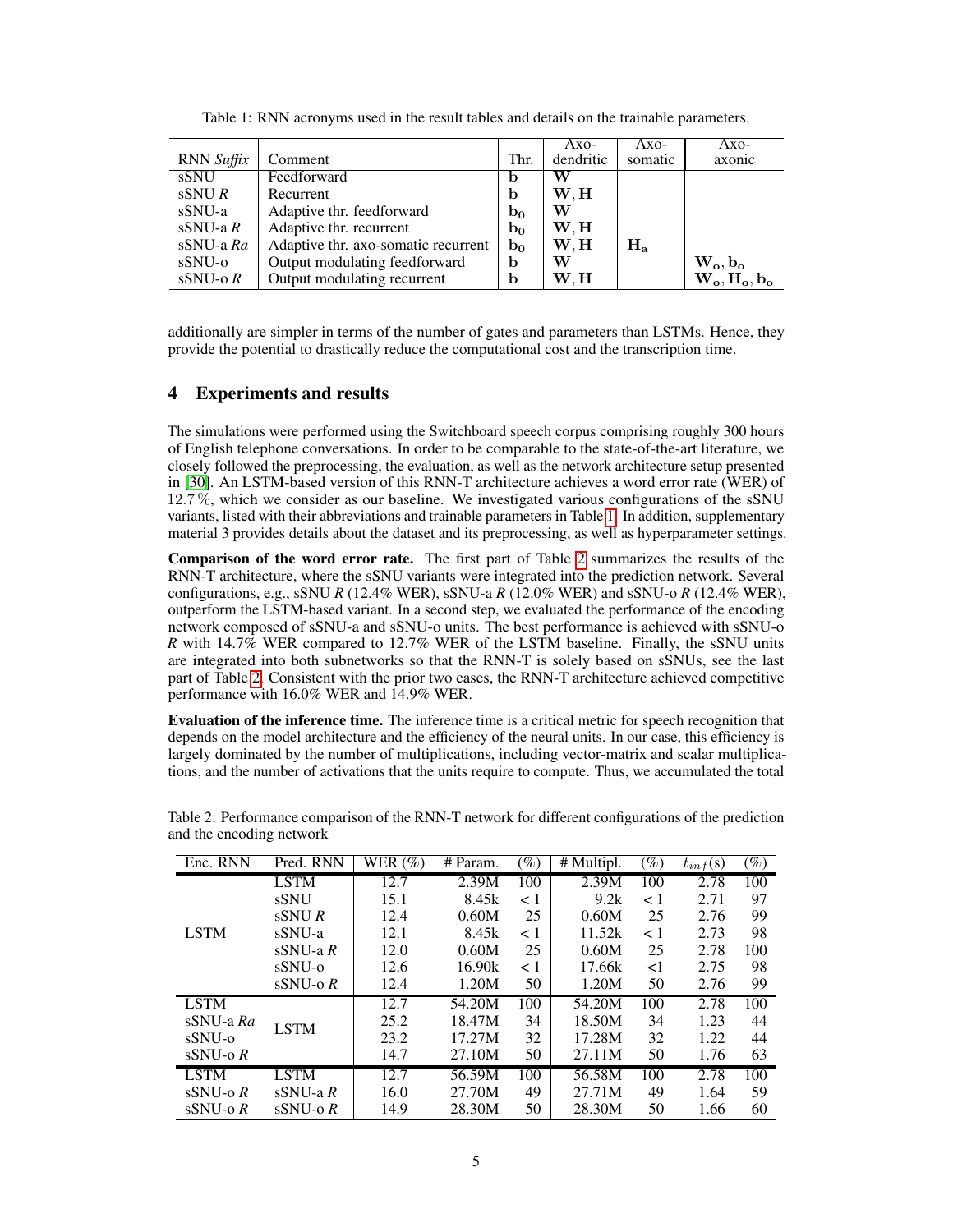

<span id="page-5-0"></span>Figure 3: **Comparison of the transcription time of various architectures.** The data points represent the mean time taken to decode utterances of different lengths. The markers indicate the various architectures used and the error bars depict the standard deviation over 10 executions.

time, running on CPUs, for all computations involved during the inference of a single utterance. The last three columns in Table [2](#page-4-1) show the number of parameters, the number of multiplications as well as the average time taken for the greedy decoding of an utterance with  $T = 388$  input frames (~7.8s) of audio input).

When incorporating the sSNUs into the prediction network, the number of multiplications of this subnetwork is reduced substantially, see the first part of Table [2.](#page-4-1) However, this is not fully reflected in the transcription time, because this subnetwork contributes only a small fraction to the total computational cost of the RNN-T. As one can see in the second part of Table [2,](#page-4-1) when the LSTM units of the encoding network are replaced with sSNUs, the total number of parameters is reduced by more than 50% and this results in a more than ~40% reduction of the inference time. A similar trend can be observed in the final part of Table [2,](#page-4-1) where the RNN-T is solely composed of sSNUs. In this case, the RNN-T achieves a competitive WER, albeit using 50% fewer parameters and experiencing a ~40% reduce inference time.

Figure [3](#page-5-0) depicts a comparison of the transcription time to decode utterances of various lengths for selected models. To ensure reproducibility and consistency, the examples were chosen such that the transcripts of all models were identical, and the timing results were averaged over 10 repetitions. A general observation is that the time taken to transcribe utterances increases proportionally to the utterance length. The RNN-T architecture composed of LSTM units is indicated with red dots and is the slowest among the evaluated models. Depending on the sSNU variant used, the inference time can be reduced. For example, the RNN-T using sSNU-o units for the encoding and sSNU-o units for the prediction network (6x640 sSNU-o *R*, 1x768 sSNU-o *R*), has an approximately 40% reduced inference time.

### 5 Conclusions

In this work we combine insights from neuroscience with a state-of-the-art network architecture from machine learning and apply it to the task of speech recognition. We resort to the diverse types of synapses present in the brain and enhance the dynamics of the commonly used LIF neuron model with a threshold adaptation mechanism based on axo-somatic synapses as well as with an output modulating mechanism based on the axo-axonic synapses. We successively integrate those novel units into the RNN-T architecture and not only demonstrate that end-to-end speech recognition with biologically-inspired units is possible, but also that they achieve a competitive performance level of 14.9% WER, compared to 12.7% WER of the LSTM-based RNN-T. Moreover, the introduced units are simpler than LSTMs, so that the computational costs, as well as the inference time can be reduced by 50% and 40% respectively. Finally, it is worth mentioning that biology provides an abundance of mechanisms, which could further enrich the dynamics of neurons, and that are not yet covered in practical neural networks. Our simulation results indicate that such effects can potentially bolster the performance of biologically-inspired neural units and are therefore an essential step going forward.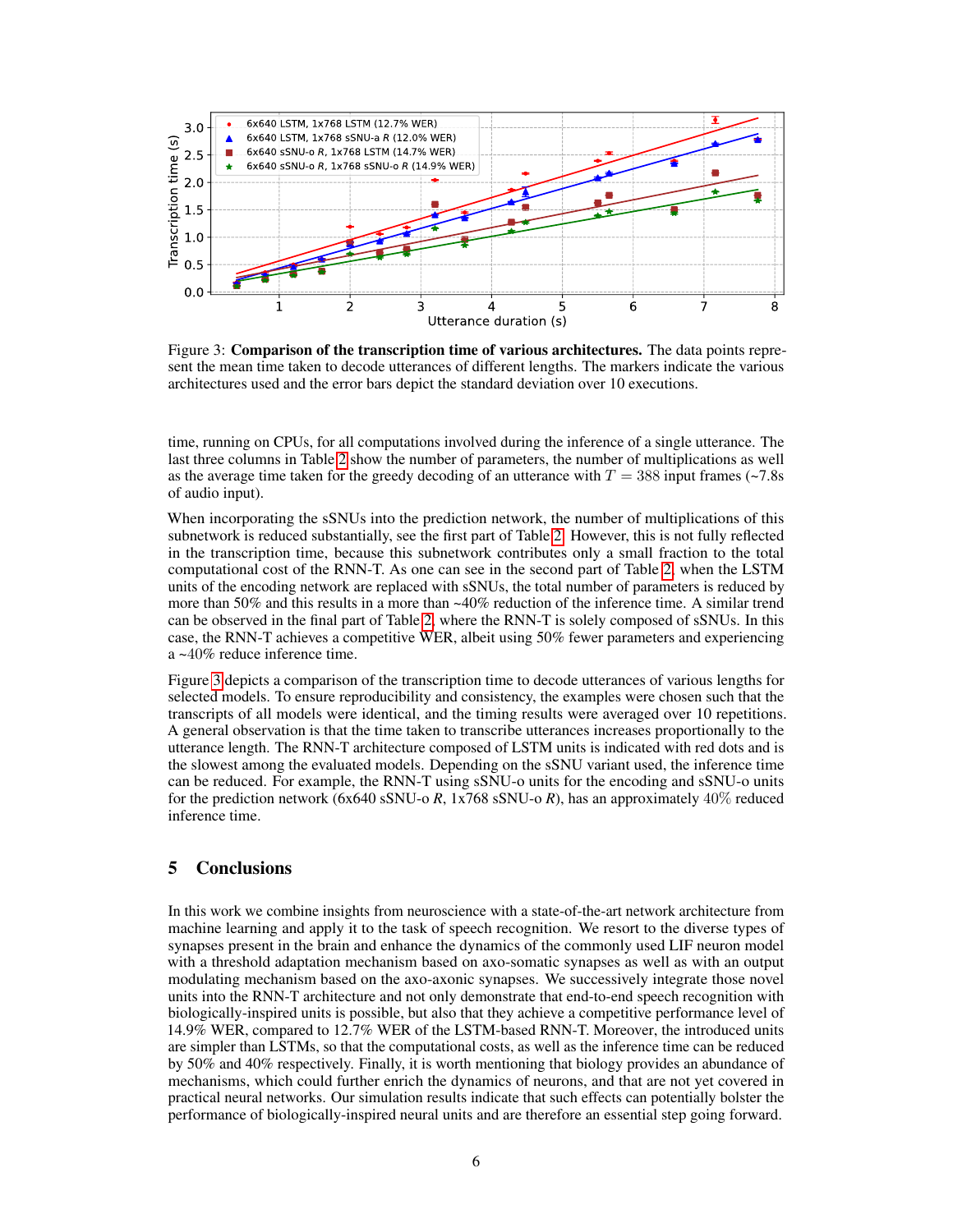# Supplementary material

### 1 Comparison of biologically-inspired units to LSTMs

As discussed in Section 1 of the main paper, LSTM units are commonly used in state-of-the-art machine learning networks for speech recognition. They have three distinct gates which mediate the input to the units, the decay of the internal state as well as the output of the units. In particular, a layer of  $n$  LSTM units with  $m$  inputs is governed by the following equations

<span id="page-6-0"></span>
$$
\mathbf{i}^t = \boldsymbol{\sigma}(\mathbf{W}_i \boldsymbol{x}^t + \mathbf{H}_i \boldsymbol{y}^{t-1} + \mathbf{b}_i),\tag{1}
$$

$$
\boldsymbol{c}^t = \boldsymbol{\sigma} (\mathbf{W}_c \boldsymbol{x}^t + \mathbf{H}_c \boldsymbol{y}^{t-1} + \mathbf{b}_c) \tag{2}
$$

$$
\mathbf{f}^t = \boldsymbol{\sigma}(\mathbf{W}_f \boldsymbol{y}^t + \mathbf{H}_f \boldsymbol{y}^{t-1} + \mathbf{b}_f),
$$
\n(3)

$$
st = ft \odot st-1 + it \odot \tanh(Wsyt + Hsyt-1 + bs),
$$
\n(4)

<span id="page-6-1"></span>
$$
y^t = \mathbf{c}^t \odot \tanh(s^t). \tag{5}
$$

We found empirically that the standard LIF dynamics lacks such functionalities and thus has intrinsic limitations in tackling ASR in comparison with LSTMs. For example, the dynamics of the output gate in LSTMs is governed by Equation [2,](#page-6-0) where  $\mathbf{W}_c \in \mathbb{R}^{n \times m}$ ,  $\mathbf{H}_c \in \mathbb{R}^{n \times n}$ ,  $\mathbf{b}_c \in \mathbb{R}^n$  are trainable parameters. The novel variants of SNUs introduced in Section 2 of the main paper, exploit additional dynamics beyond the common LIF model, achieved via the axo-somatic and axo-axonic synapses. In particular, the threshold adaptation of the SNU-a, as represented in Equation 4 of the main paper, controls the output of the neuron by increasing or decreasing the firing threshold. By comparing the output mechanisms of the LSTM to the SNU-a

Output gate LSTM: 
$$
\boldsymbol{\sigma}(\mathbf{W}_c \boldsymbol{x}^t + \mathbf{H}_c \boldsymbol{y}^{t-1} + \mathbf{b}_c),
$$

Adaptive threshold SNU-a:  $\beta b^t$ ,

with

$$
\boldsymbol{b}^{t}=\boldsymbol{\rho}\odot\boldsymbol{b}^{t-1}+\left(1-\boldsymbol{\rho}\right)\odot\left(\mathbf{W}_{a}\boldsymbol{x}^{t}+\mathbf{H}_{a}\boldsymbol{y}^{t-1}\right),
$$

one can see that the adaptive threshold mechanism is different from the LSTM gate. The threshold adaptation presents a low-pass filter, with a constant decay of  $\rho$ , of the input activity and the recurrent activity multiplied with a trainable matrix. Moreover, its relation to the neuronal output is additive, whereas for the output gates in LSTM units it is multiplicative, see Equations 5 of the main paper and Equation [5](#page-6-1) of these notes.

In contrast, the output modulating mechanism of the SNU-o, mimicking the axo-axonic synapses, is more closely related to the LSTM output gate. This becomes apparent when comparing the relevant equations for the LSTM units and SNU-o units:

Output gate LSTM: 
$$
\sigma(\mathbf{W}_c \mathbf{x}^t + \mathbf{H}_c \mathbf{y}^{t-1} + \mathbf{b}_c)
$$
,  
Output modulation SNU-o:  $\sigma(\mathbf{W}_o \mathbf{x}^t + \mathbf{H}_o \mathbf{y}^{t-1} + \mathbf{b}_o^t)$ .

It is important to mention that although the output modulating mechanism of the SNU-o resembles closer the behavior of the LSTM output gate, the former mechanism has a different background and is inspired from the existence of different synapse types in the human brain.

### 2 Details of the RNN-T architecture

As described in the main paper, we utilize a state-of-the-art RNN-T network and redesign it incorporating biologically-inspired units. Broadly speaking, the RNN-T consists of two main network components leveraging RNNs, the encoding network and the prediction network.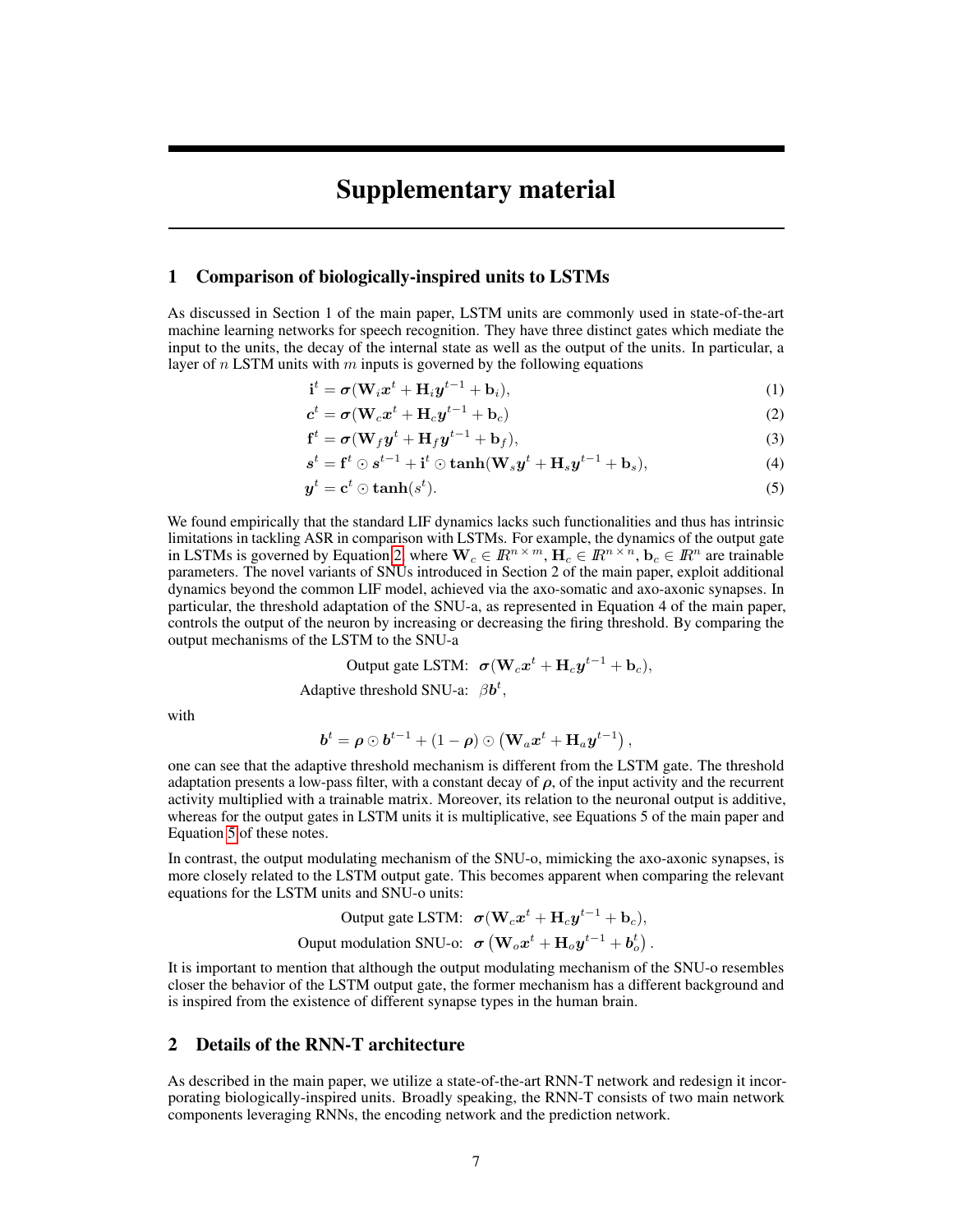|                   |                                     |                | Axo-      | Axo-    | Axo-                         |
|-------------------|-------------------------------------|----------------|-----------|---------|------------------------------|
| <b>RNN</b> Suffix | Comment                             | Thr.           | dendritic | somatic | axonic                       |
| sSNU              | Feedforward                         | b              | W         |         |                              |
| $\text{sSNU } R$  | Recurrent                           | b              | W.H       |         |                              |
| sSNU-a            | Adaptive thr. feedforward           | $b_0$          | W         |         |                              |
| sSNU-a $R$        | Adaptive thr. recurrent             | $\mathbf{b}_0$ | W.H       |         |                              |
| $sSNU-a Ra$       | Adaptive thr. axo-somatic recurrent | $b_0$          | W.H       | $H_a$   |                              |
| sSNU-o            | Output modulating feedforward       | b              | W         |         | $\mathbf{W_o}, \mathbf{b_o}$ |
| $sSNU-o R$        | Output modulating recurrent         | b              | W.H       |         | $W_o, H_o, b_o$              |

Table 1: RNN acronyms used in the result tables and details on the included parameters.

The encoding network is responsible for the feature encoding and processes the MFCCs, denoted with  $x^t = x^{\overline{0}}, x^1, \ldots, x^{T-1} \in \mathbb{R}^{n_{MFCC}}$ , where  $n_{MFCC}$  is the number of mel frequency cepstral coefficients and  $T$  is the length of the input sequence. The encoding network uses  $k$  bidirectional layers, we use  $k = 6$  in our simulations. The second part, the prediction network, acts as a language model and processes the output produced thus far by the RNN-T without the blank symbols, i.e.,  $y^u = y^0, y^1, \ldots, y^U \in \mathbb{R}^{(n_{voc}+1)}$ . Here  $n_{voc}$  is the size of the vocabulary which in our case consists of  $45$  individual characters,  $U$  is the length of the final output sequence, which might be different from the input sequence length T and the initial input to the prediction network  $y^0$  is always the blank symbol. Note that the prediction network is composed of an embedding layer followed by a layer of recurrent neural units. The outputs of the encoding network, the acoustic embedding,  $h_{enc}^t \in \mathbb{R}^{n_{enc}}$ , where  $n_{enc}$  is the number of units in the last layer of the encoder, and the output of the prediction network, the prediction vector  $h_{pred}^u \in \mathbb{R}^{n_{pred}}$  where  $n_{pred}$  is the number of units in the last layer of the prediction network, are expanded, combined together via a Hadamard product and then further processed by a tanh activation and softmax operation. The final result,  $\hat{h}_{joint}^{t,u} \in \mathbb{R}^{T \times U \times (n_{vox}+1)}$ , is then used to compute the output distribution and in turn the most probable input-output alignment using the Forward-Backward algorithm as proposed in [\[15\]](#page-9-4). Note that the output of the joint network may contain a special blank symbol that allows for alignment of the speech signal with the transcript. This symbol gets removed from the final prediction of the RNN-T network.

### 3 Data preprocessing and simulation details

In our work we investigate the Switchboard speech corpus, which is a widely adopted dataset of roughly 300 hours of English two-sided telephone conversations on predefined topics. In particular, the dataset contains speech from a total of 543 speakers from different areas of the United States and is licensed under the Linguistic Data Consortium [\[2\]](#page-8-0).

Initially, four data augmentations are applied to the original dataset in which the speed as well as the tempo of the conversation are increased and decrease by a value of 1.1 and 0.9, respectively. Then, a 40-dimensional MFCC vector is extracted every 10 ms and extended with the first and second order derivatives, yielding a 120-dimensional vector. Next, a time reduction technique is applied that involves stacking consecutive pairs of frames, resulting in a 240-dimensional vector. Additionally, the extracted features are combined with speaker-dependent vectors, called i-vectors [\[8\]](#page-9-15), to form a 340-dimensional input used for neural network training.

As highlighted in the main paper, the two network components of the RNN-T are responsible to carry out different tasks, hence different sSNU variants might be better suited for application in one or the other. Therefore, we investigated various configurations of our novel biologically-plausible variants.

The training is accomplished using the AdamW [\[26\]](#page-10-9) optimizer with a one-cycle learning rate schedule [\[32\]](#page-10-14), where the maximum learning rate  $\eta_m$  has been determined for each run individually. We trained for 20 epochs wherein the learning rate was linearly ramped up from an initial value to a maximum value within the first six epochs and linearly ramped down to a minimum value in the subsequent 14 epochs, similar to [\[30\]](#page-10-10). Table [1](#page-4-0) lists explicitly the trainable parameters for different sSNU variants along with their abbreviations. We trained with a batch size of 64 on two V100-GPUs for approximately 10 days. To avoid overfitting we employed gradient clipping, in which the gradients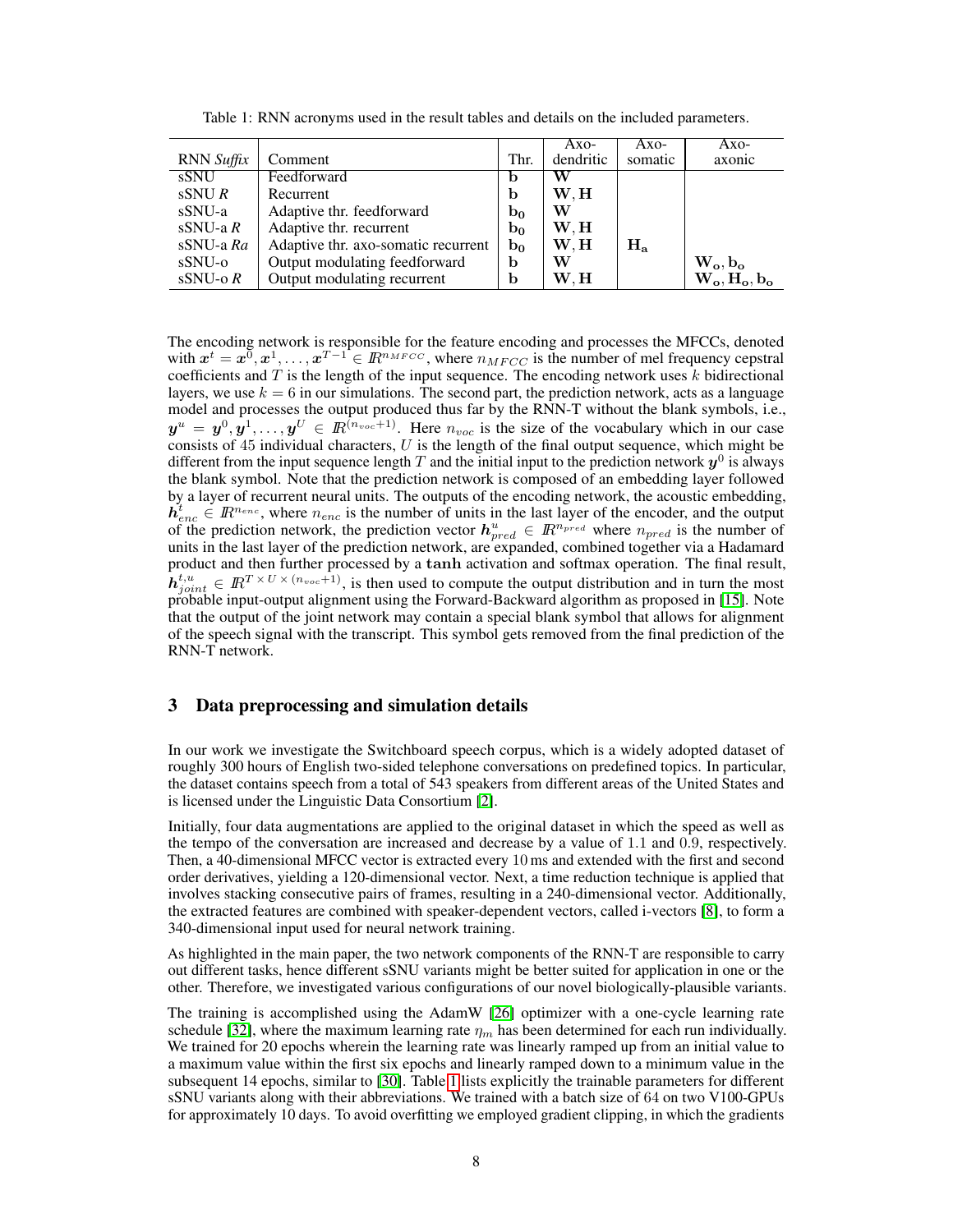are combined to a single vector  $w$  and the individual components are then computed as

$$
\tilde{\boldsymbol{w}} = \boldsymbol{w} \odot \frac{c}{||\boldsymbol{w}||_2},
$$

with  $c = 1$  or  $c = 10$ . In addition, we use dropout with a dropout probability of  $p_W = 0.25$  for all the input weights and  $p_E = 0.05$  for the embedding layer.

The final speech transcript was produced using beam search with a beam width of 16. For the evaluation of our models, we followed the common procedure to report the word error rates (WER) on the Hub5 2000 Switchboard and the CallHome test set jointly [\[1,](#page-8-1) [30\]](#page-10-10). As the baseline for our benchmark, we re-implemented the very recent state-of-the-art results from [\[30\]](#page-10-10). We focused primarily on the dynamics of the neurons and thus used a basic model implementation without any external language model. Such an LSTM-based RNN-T architecture achieves a WER of 12.7 %, which we consider as our baseline. However, it is worth mentioning that the research field of speech recognition is very active and although our selected baseline is representative of the state-of-the-art, it can potentially be improved with the features mentioned in [\[30\]](#page-10-10).

As mentioned in the main paper, we followed a three-step approach to integrate our biologicallyinspired units into the RNN-T network architecture. In addition to Section 4 of the main paper, the Tables [2,](#page-4-1) [3](#page-8-2) and [4](#page-8-3) contain more detailed hyperparameter settings of our simulations.

| <b>RNN</b>  | Cfg.  | $\eta_m$          | $\epsilon$ | Additional                         |
|-------------|-------|-------------------|------------|------------------------------------|
| <b>LSTM</b> | 1x768 | $5 \cdot 10^{-4}$ | 10         |                                    |
| sSNU        | 1x768 | $5 \cdot 10^{-4}$ | 10         | $d = 0.9$                          |
| sSNUR       | 1x768 | $5 \cdot 10^{-4}$ | 10         | $d = 0.9$                          |
| sSNU-a      | 1x768 | $5 \cdot 10^{-4}$ | 10         | $d = 0.9, \beta = 0.1, \rho = 0.9$ |
| $sSNU-a R$  | 1x768 | $5 \cdot 10^{-4}$ | 10         | $d = 0.9, \beta = 0.1, \rho = 0.9$ |
| $sSNU-O$    | 1x768 | $5 \cdot 10^{-4}$ | 10         | $d=0.9$                            |
| $sSNU-0 R$  | 1x768 | $5 \cdot 10^{-4}$ | 10         | $d = 0.9$                          |
| <b>SNU</b>  | 1x768 | $5 \cdot 10^{-4}$ | 10         | $d = 0.9$                          |

Table 2: Hyperparameters of the prediction network

<span id="page-8-2"></span>Table 3: Hyperparameters of the encoding network

| <b>RNN</b>       | Cfg.  | $\eta_{m}$                | C  | Additional                         |
|------------------|-------|---------------------------|----|------------------------------------|
| <b>LSTM</b>      |       | $6x640 - 5 \cdot 10^{-4}$ | 10 |                                    |
| sSNU-a Ra        | 6x640 | $5 \cdot 10^{-4}$         |    | $d = 0.9, \beta = 0.1, \rho = 0.9$ |
| sSNU-0           | 6x640 | $5 \cdot 10^{-4}$         | 10 | $d = 0.9$                          |
| sSNU- $\alpha$ R | 6x640 | $9 \cdot 10^{-4}$         |    | $d = 0.9$                          |

<span id="page-8-3"></span>Table 4: Hyperparameters of the full RNN-T network

|             | Encoding network |            |            |       |                                                   |                     |  |
|-------------|------------------|------------|------------|-------|---------------------------------------------------|---------------------|--|
| <b>RNN</b>  | Cfg.             | Additional | <b>RNN</b> | Cfg.  | Additional                                        | $\eta_m$            |  |
| <b>LSTM</b> | 1x768            |            | LSTM       | 6x640 |                                                   | $5 \cdot 10^{-4}$   |  |
| sSNU-o $R$  | 6x640            | $d=0.9$    |            |       | sSNU-a R 1x768 $d = 0.9, \beta = 0.1, \rho = 0.9$ | $ 9 \cdot 10^{-4} $ |  |
| sSNU-o $R$  | 1x768            | $d = 0.9$  | sSNU-o $R$ | 6x640 | $d = 0.9$                                         | $5 \cdot 10^{-4}$   |  |

# References

- <span id="page-8-1"></span>[1] 2000 HUB5 English Evaluation Transcripts - Linguistic Data Consortium, Jan 2002. URL <https://catalog.ldc.upenn.edu/LDC2002T43>. [Online; accessed via [https:](https://catalog.ldc.upenn.edu/LDC2002T43) [//catalog.ldc.upenn.edu/LDC2002T43](https://catalog.ldc.upenn.edu/LDC2002T43) on 2. May 2021].
- <span id="page-8-0"></span>[2] Switchboard-1 Release 2 - Linguistic Data Consortium, May 2021. URL [https://catalog.](https://catalog.ldc.upenn.edu/LDC97S62) [ldc.upenn.edu/LDC97S62](https://catalog.ldc.upenn.edu/LDC97S62). [Online; accessed via [https://catalog.ldc.upenn.edu/](https://catalog.ldc.upenn.edu/LDC97S62) [LDC97S62](https://catalog.ldc.upenn.edu/LDC97S62) on 2. May 2021].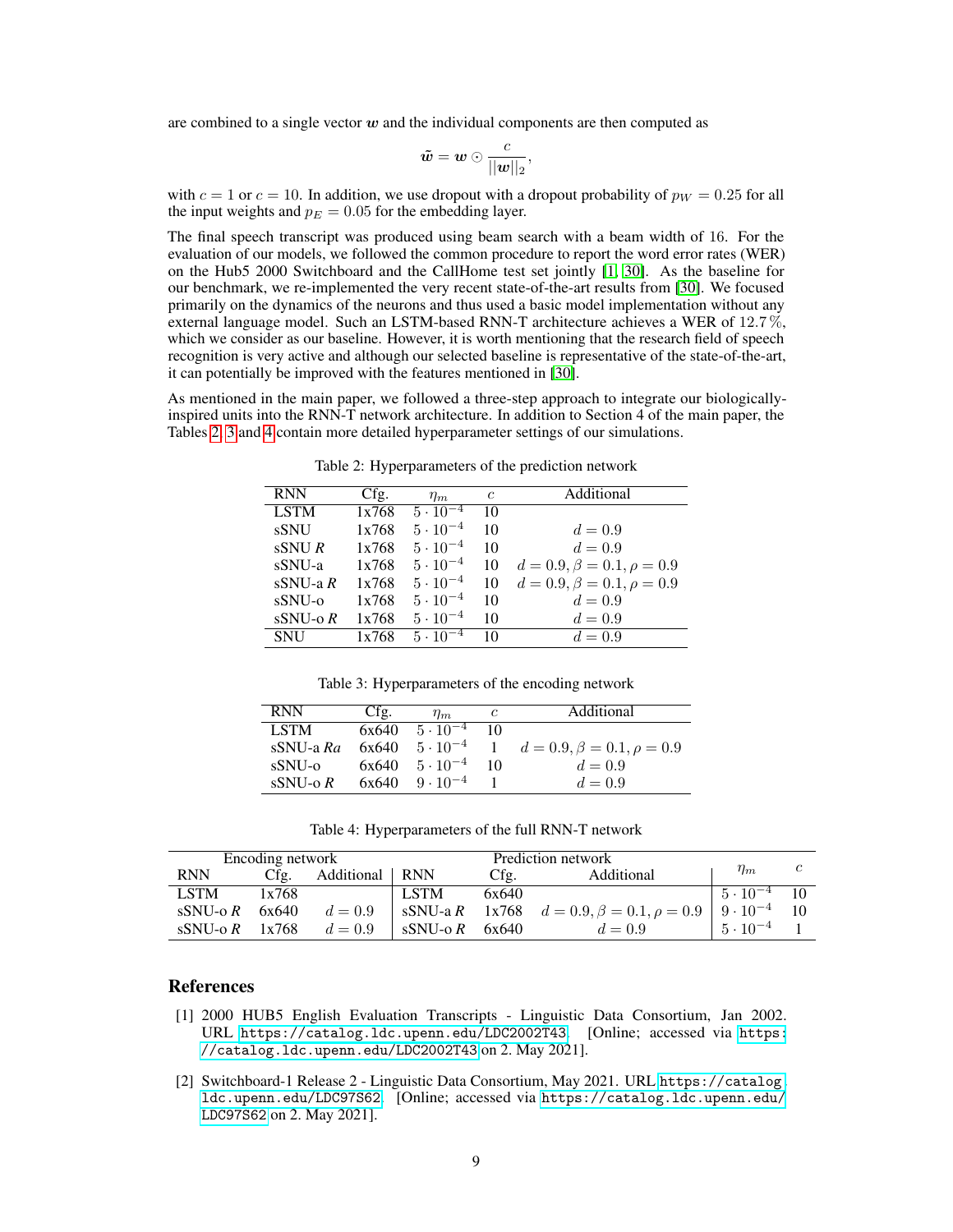- <span id="page-9-0"></span>[3] J. Baker. The dragon system–an overview. *IEEE Transactions on Acoustics, Speech, and Signal Processing*, 23(1):24–29, 1975. doi: 10.1109/TASSP.1975.1162650.
- <span id="page-9-10"></span>[4] Mark Bear, Barry Connors, and Michael A Paradiso. *Neuroscience: Exploring the brain*. Jones & Bartlett Learning, LLC, 2020.
- <span id="page-9-12"></span>[5] Guillaume Bellec, Darjan Salaj, Anand Subramoney, Robert Legenstein, and Wolfgang Maass. Long short-term memory and Learning-to-learn in networks of spiking neurons. In *NeurIPS*, pages 787–797, 2018.
- <span id="page-9-2"></span>[6] M. Benzeghiba, R. De Mori, O. Deroo, S. Dupont, T. Erbes, D. Jouvet, L. Fissore, P. Laface, A. Mertins, C. Ris, R. Rose, V. Tyagi, and C. Wellekens. Automatic speech recognition and speech variability: A review. *Speech Communication*, 49(10):763–786, Oct 2007. ISSN 0167-6393. doi: 10.1016/j.specom.2007.02.006.
- <span id="page-9-5"></span>[7] William Chan, Navdeep Jaitly, Quoc Le, and Oriol Vinyals. Listen, attend and spell: A neural network for large vocabulary conversational speech recognition. In *2016 IEEE International Conference on Acoustics, Speech and Signal Processing (ICASSP)*, pages 4960–4964, 2016. doi: 10.1109/ICASSP.2016.7472621.
- <span id="page-9-15"></span>[8] Najim Dehak, Pedro A Torres-Carrasquillo, Douglas Reynolds, and Reda Dehak. Language recognition via i-vectors and dimensionality reduction. In *Twelfth annual conference of the International Speech Communication Association*, 2011.
- <span id="page-9-7"></span>[9] Jonathan Dennis, Qiang Yu, Huajin Tang, Huy Dat Tran, and Haizhou Li. Temporal coding of local spectrogram features for robust sound recognition. In *2013 IEEE International Conference on Acoustics, Speech and Signal Processing*, pages 803–807, 2013. doi: 10.1109/ICASSP.2013. 6637759.
- <span id="page-9-8"></span>[10] Linhao Dong and Bo Xu. CIF: Continuous Integrate-and-Fire for End-to-End Speech Recognition. *arXiv*, May 2019. URL <https://arxiv.org/abs/1905.11235v4>.
- <span id="page-9-14"></span>[11] Gord Fishell and Bernardo Rudy. Mechanisms of Inhibition within the Telencephalon: "Where the Wild Things Are". *Annu. Rev. Neurosci.*, 34(1):535–567, Jun 2011. ISSN 0147-006X. doi: 10.1146/annurev-neuro-061010-113717.
- <span id="page-9-13"></span>[12] Bertrand Fontaine, José Luis Peña, and Romain Brette. Spike-Threshold Adaptation Predicted by Membrane Potential Dynamics In Vivo. *PLoS Comput. Biol.*, 10(4):e1003560, Apr 2014. ISSN 1553-7358. doi: 10.1371/journal.pcbi.1003560.
- <span id="page-9-11"></span>[13] Allen Institute for Brain Science. Allen Human Brain Atlas, 2010. URL [https://human.](https://human.brain-map.org) [brain-map.org](https://human.brain-map.org).
- <span id="page-9-1"></span>[14] Mark Gales and Steve Young. The application of hidden markov models in speech recognition. *Found. Trends Signal Process.*, 1(3):195–304, January 2007. ISSN 1932-8346. doi: 10.1561/ 2000000004. URL <https://doi.org/10.1561/2000000004>.
- <span id="page-9-4"></span>[15] Alex Graves. Sequence Transduction with Recurrent Neural Networks. *arXiv*, Nov 2012. URL <https://arxiv.org/abs/1211.3711v1>.
- <span id="page-9-3"></span>[16] Alex Graves, Douglas Eck, Nicole Beringer, and Juergen Schmidhuber. Biologically plausible speech recognition with LSTM neural nets. In Auke Jan Ijspeert, Masayuki Murata, and Naoki Wakamiya, editors, *Biologically Inspired Approaches to Advanced Information Technology*, pages 127–136, Berlin, Heidelberg, 2004. Springer Berlin Heidelberg. ISBN 978-3-540-27835- 1.
- <span id="page-9-6"></span>[17] Anmol Gulati, James Qin, Chung-Cheng Chiu, Niki Parmar, Yu Zhang, Jiahui Yu, Wei Han, Shibo Wang, Zhengdong Zhang, Yonghui Wu, and Ruoming Pang. Conformer: Convolutionaugmented Transformer for Speech Recognition. In *Proc. Interspeech 2020*, pages 5036–5040, 2020. doi: 10.21437/Interspeech.2020-3015.
- <span id="page-9-9"></span>[18] Robert Gütig and Haim Sompolinsky. The tempotron: a neuron that learns spike timing–based decisions - Nature Neuroscience. *Nat. Neurosci.*, 9(3):420–428, Mar 2006. ISSN 1546-1726. doi: 10.1038/nn1643.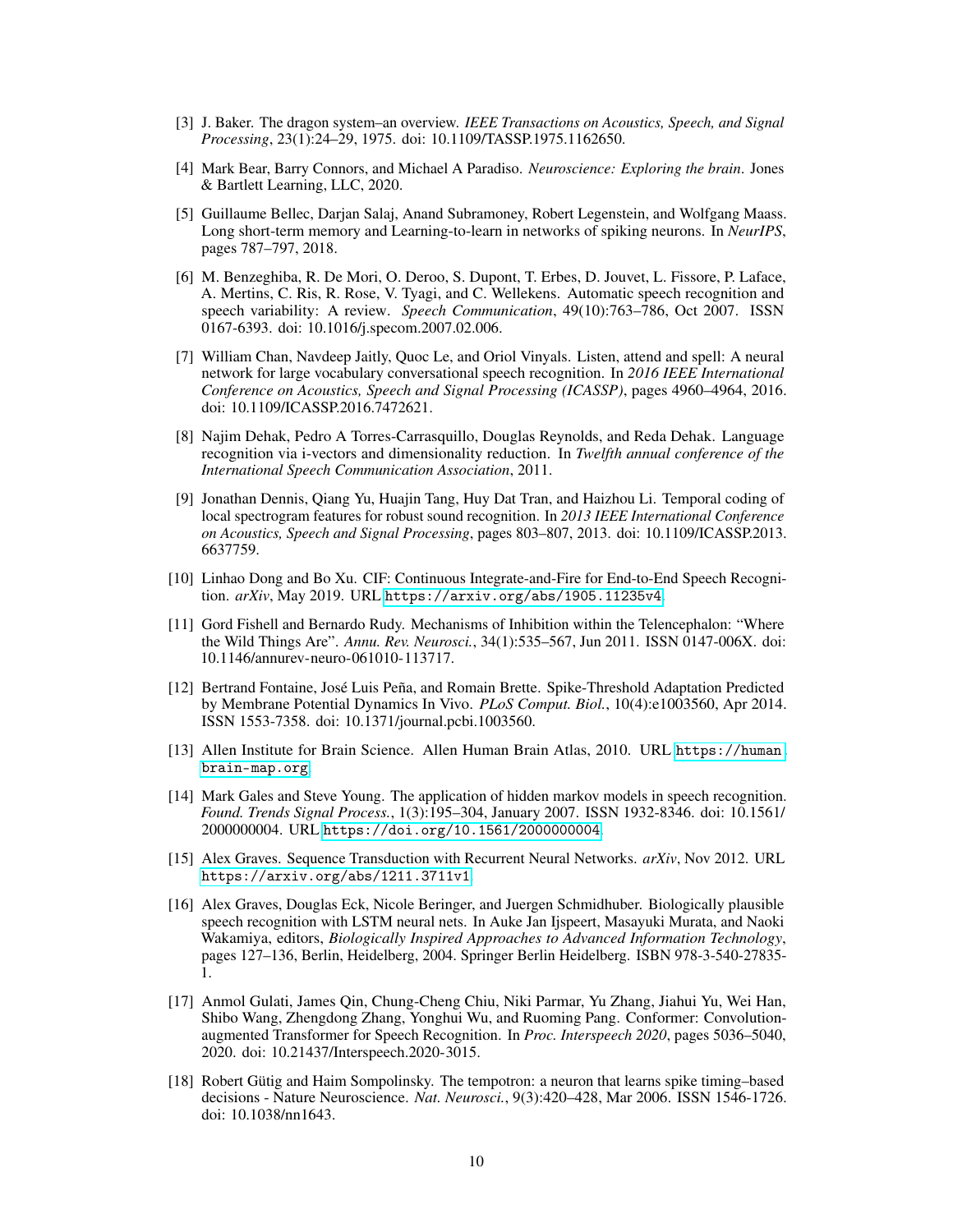- <span id="page-10-3"></span>[19] Yanzhang He, Tara N. Sainath, Rohit Prabhavalkar, Ian McGraw, Raziel Alvarez, Ding Zhao, David Rybach, Anjuli Kannan, Yonghui Wu, Ruoming Pang, Qiao Liang, Deepti Bhatia, Yuan Shangguan, Bo Li, Golan Pundak, Khe Chai Sim, Tom Bagby, Shuo-yiin Chang, Kanishka Rao, and Alexander Gruenstein. Streaming End-to-end Speech Recognition For Mobile Devices. *arXiv*, Nov 2018. URL <https://arxiv.org/abs/1811.06621v1>.
- <span id="page-10-11"></span>[20] Allyson Howard, Gabor Tamas, and Ivan Soltesz. Lighting the chandelier: new vistas for axo-axonic cells. *Trends Neurosci.*, 28(6):310–316, Jun 2005. ISSN 0166-2236. doi: 10.1016/j. tins.2005.04.004.
- <span id="page-10-5"></span>[21] Ke Hu, Tara N. Sainath, Ruoming Pang, and Rohit Prabhavalkar. Deliberation Model Based Two-Pass End-to-End Speech Recognition. *arXiv*, Mar 2020. URL [https://arxiv.org/](https://arxiv.org/abs/2003.07962v1) [abs/2003.07962v1](https://arxiv.org/abs/2003.07962v1).
- <span id="page-10-6"></span>[22] Ke Hu, Ruoming Pang, Tara N. Sainath, and Trevor Strohman. Transformer based deliberation for two-pass speech recognition. In *2021 IEEE Spoken Language Technology Workshop (SLT)*, pages 68–74, 2021. doi: 10.1109/SLT48900.2021.9383497.
- <span id="page-10-12"></span>[23] Chao Huang, Andrey Resnik, Tansu Celikel, and Bernhard Englitz. Adaptive Spike Threshold Enables Robust and Temporally Precise Neuronal Encoding. *PLoS Comput. Biol.*, 12(6): e1004984, Jun 2016. ISSN 1553-7358. doi: 10.1371/journal.pcbi.1004984.
- <span id="page-10-0"></span>[24] Biing-Hwang Juang and Lawrence R Rabiner. Automatic speech recognition–a brief history of the technology development. *Georgia Institute of Technology. Atlanta Rutgers University and the University of California. Santa Barbara*, 1:67, 2005.
- <span id="page-10-8"></span>[25] Diederik P. Kingma and Jimmy Ba. Adam: A Method for Stochastic Optimization. *arXiv*, Dec 2014. URL <https://arxiv.org/abs/1412.6980v9>.
- <span id="page-10-9"></span>[26] Ilya Loshchilov and Frank Hutter. Decoupled Weight Decay Regularization. *arXiv*, Nov 2017. URL <https://arxiv.org/abs/1711.05101v3>.
- <span id="page-10-1"></span>[27] Thai-Son Nguyen, Sebastian Stueker, and Alex Waibel. Super-Human Performance in Online Low-latency Recognition of Conversational Speech. *arXiv*, Oct 2020. URL [https://arxiv.](https://arxiv.org/abs/2010.03449v3) [org/abs/2010.03449v3](https://arxiv.org/abs/2010.03449v3).
- <span id="page-10-2"></span>[28] G. Rao. A Comparison of End-to-End Speech Recognition Architectures in 2021, January 2021. URL [https://www.assemblyai.com/blog/](https://www.assemblyai.com/blog/a-survey-on-end-to-end-speech-recognition-architectures-in-2021) [a-survey-on-end-to-end-speech-recognition-architectures-in-2021](https://www.assemblyai.com/blog/a-survey-on-end-to-end-speech-recognition-architectures-in-2021). [Online; accessed via [https://www.assemblyai.com/blog/](https://www.assemblyai.com/blog/a-survey-on-end-to-end-speech-recognition-architectures-in-2021) [a-survey-on-end-to-end-speech-recognition-architectures-in-2021](https://www.assemblyai.com/blog/a-survey-on-end-to-end-speech-recognition-architectures-in-2021) on 6. May 2021].
- <span id="page-10-4"></span>[29] Tara Sainath, Ruoming Pang, David Rybach, Yanzhang He, Rohit Prabhavalkar, Wei Li, Mirkó Visontai, Qiao Liang, Trevor Strohman, Yonghui Wu, Ian McGraw, and Chung-Cheng Chiu. Two-pass end-to-end speech recognition. pages 2773–2777, 09 2019. doi: 10.21437/Interspeech. 2019-1341.
- <span id="page-10-10"></span>[30] George Saon, Zoltan Tueske, Daniel Bolanos, and Brian Kingsbury. Advancing RNN Transducer Technology for Speech Recognition. *arXiv*, Mar 2021. URL [https://arxiv.org/abs/2103.](https://arxiv.org/abs/2103.09935v1) [09935v1](https://arxiv.org/abs/2103.09935v1).
- <span id="page-10-7"></span>[31] Cong Shi, Tengxiao Wang, Junxian He, Jianghao Zhang, Liyuan Liu, and Nanjian Wu. DeepTempo: A Hardware-Friendly Direct Feedback Alignment Multi-Layer Tempotron Learning Rule for Deep Spiking Neural Networks. *IEEE Trans. Circuits Syst. II*, 68(5):1581–1585, Mar 2021. ISSN 1558-3791. doi: 10.1109/TCSII.2021.3063784.
- <span id="page-10-14"></span>[32] Leslie N. Smith and Nicholay Topin. Super-Convergence: Very Fast Training of Neural Networks Using Large Learning Rates. *arXiv*, Aug 2017. URL [https://arxiv.org/abs/](https://arxiv.org/abs/1708.07120v3) [1708.07120v3](https://arxiv.org/abs/1708.07120v3).
- <span id="page-10-13"></span>[33] Robin Tremblay, Soohyun Lee, and Bernardo Rudy. Gabaergic interneurons in the neocortex: from cellular properties to circuits. *Neuron*, 91(2):260–292, 2016.